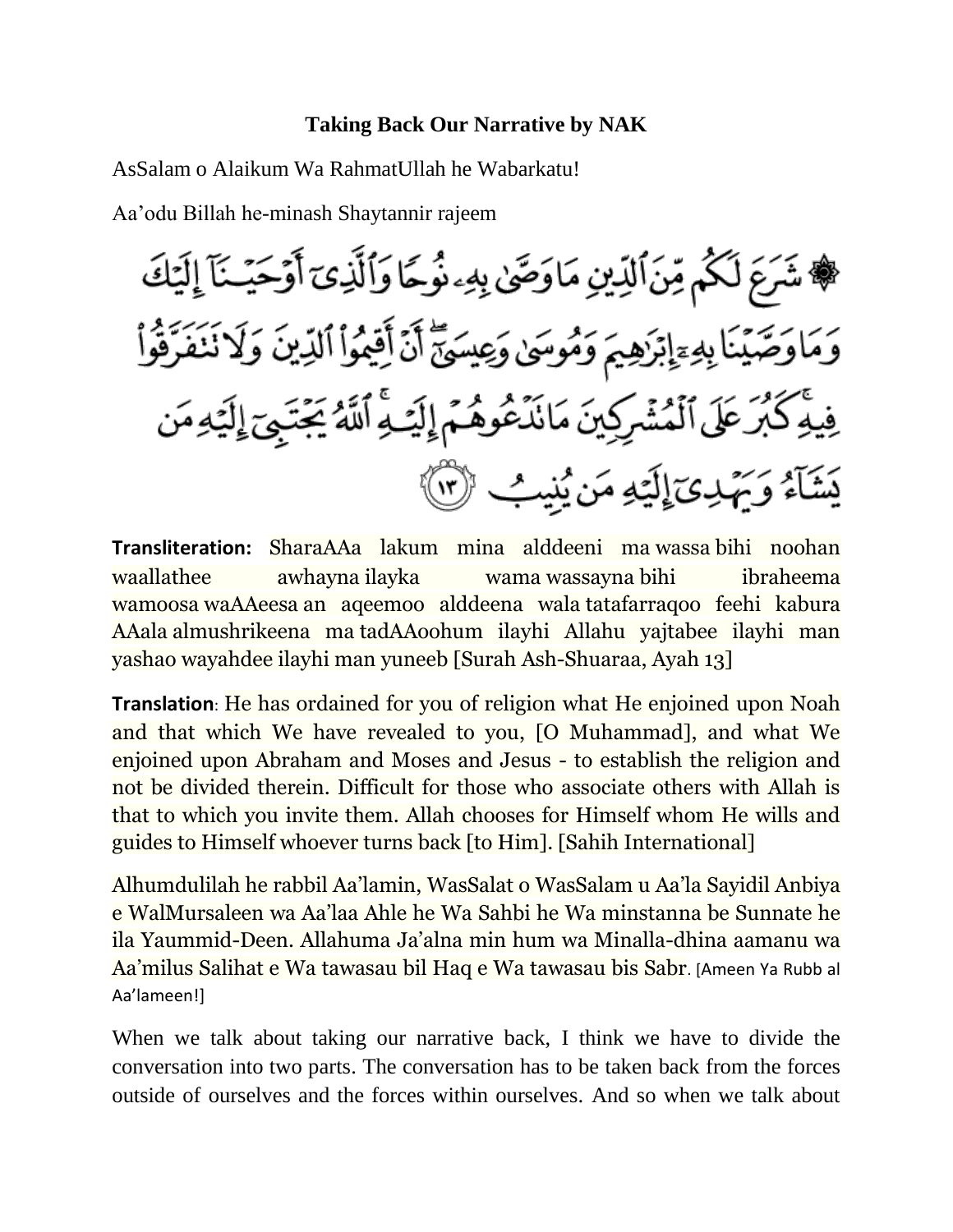the forces outside of ourselves that are trying to hijack this narrative, the only thing I like to add is a reminder, it is not something new. All Messengers of Allah, Aa'laehi musSalat o WasSalam (ASWS), were faced with a hijacking of their narratives. They were portrayed with something they were not; whether that portrayal started with character assassination; of them being accused of having agendas other than their actual agenda or it being a point of ridicule; that is how could they (the messengers) follow something so not even close to the truth.

Whether it was words like magic or sorcery or whether they were accused of being liars. All of this was essentially an attempt to hijack narratives. One of the greatest examples of that, which are repeated in the quran is the discourse between Firoun (Laa'ana hullah) and Musa (AS). It is repeated over and over again in the quran and I want to share with you a couple of really remarkable places in regard to that, before I talk about the challenge within the Ummah itself. [Surah Taha – AYAh 63]

"Qaloo in Haadhani Lasahirani"… the narrative given by the leaders of Firoun, the chiefs of Firoun and his ministery, the unanimous press release was that these two are nothing but magicians. Now, who am I talking about; Prophet Musa & Haroon, Firoun said they are nothing but magicians. But he did not just stop there, he said do not get impresses by their tricks, this is just magic, simple, no big deal. He went ahead and says: "Yureedaane un yukhrija kum min ardh-kum be sehri-hima…", "They intend to get you kicked out of your land by means of their magic". They (Firoun's ministers) are going around to the population not only telling them that this guy (Musa AS) is a magician so don't be impressed, it's nothing special; on top of that he (Firoun) is saying if you do listen to them (Musa & Haroon AS) watch out they are going to get you out of your land, they are a threat to homeland security – this is what they are. So, I just want to ask you to ponder for a moment, this is the same Firoun who in other places in the Quran says, [Surah Zukhraf – Ayah 51]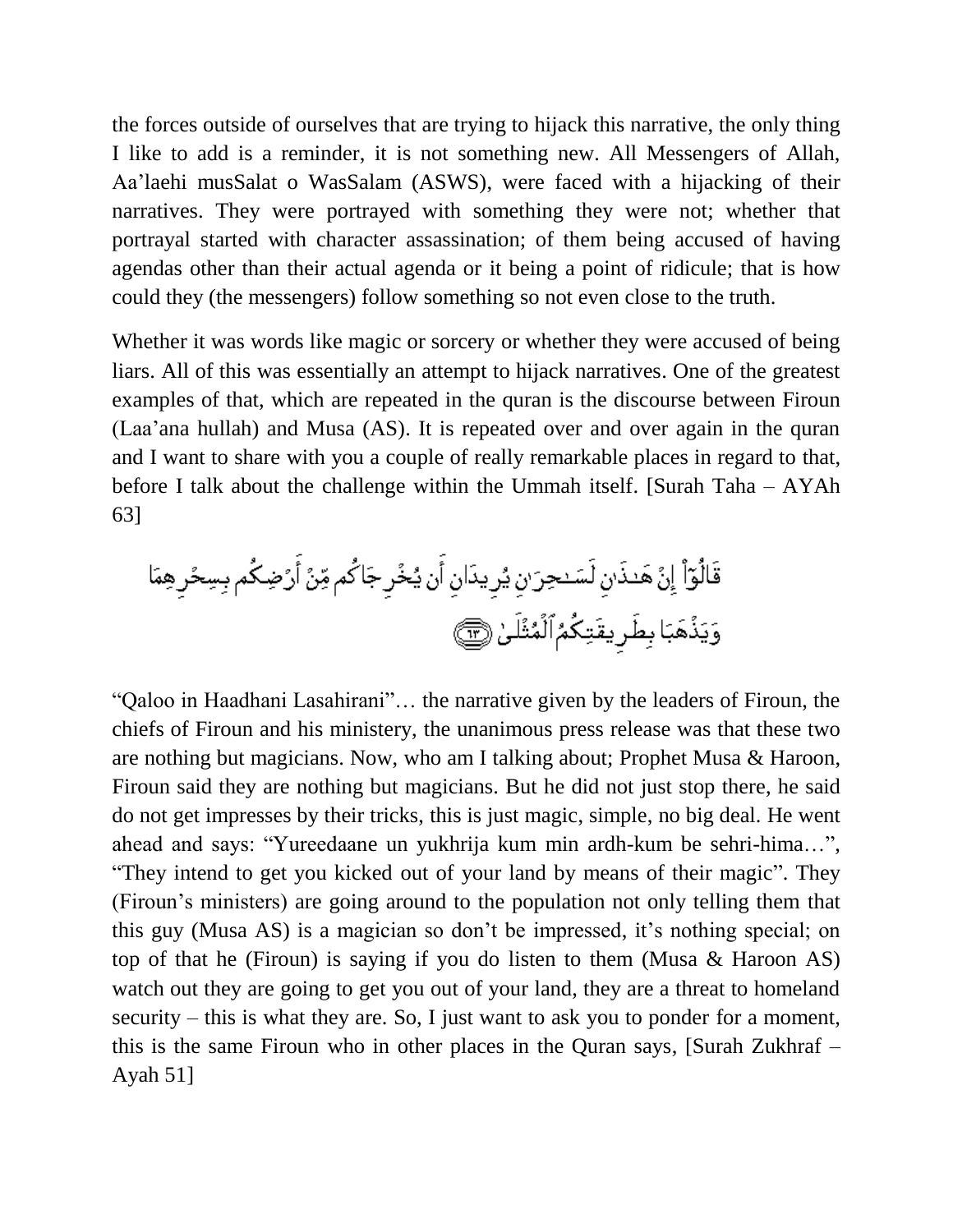

" AaLaisa lee Mulku Misra?...", "Don't I alone, exclusively own the Dominion of Eygpt", "Wa Hadhi hil anharu tajree min tahtee…", "and these rivers flow beneath MY Feet…"

He used to speak of the ownership of the Egypt and his Kingdom above it for himself exclusively. But when he saw that Musa (AS) and his message is gaining power and people are actually starting to listen, he could not tell people don't listen to him because he will take away my land, he had to change the narrative and say No No No he is not a threat to me; he is a threat to your land, this is your land too. We are in this land together; well! They were not in this together before!, but now that Firoun sees this shift of power happening by nothing but just with the words of Musa AS; the words that Allah has given him; the consistency and constancy that he has, Firoun is changing the narrative.

If you want to study the response to propaganda in Quran just study how Musa AS talks to Firoun, just study that carefully; you will find amazing things .Firoun will go this way and that way and that way…. Saying to Musa AS did not you commit this crime, did not you do that, did not we raise you here; what sort of a traitor are you?. He pulls this way and that way and the other way, he tries everything he can but Musa AS stays on point. He does not budge, he does not move from his position. I want to tell you something else here about this narrative and I think it will sound familiar to you as it does to me. Firoun is emphasizing watch out for MUSA AS he is a threat! But why is he a threat?

Because according to Firoun Musa will get the people kicked out of their land; so if you really love your land (and there is this part of you; its part of your identity to love the land you belong to, if you have any sense of patriotism) then part of your patriotism will be to hate this message. You cannot be attracted to or consider this message without being a traitor to your own country. So, this narrative is made such that either you love your country, you love your people, you love your tribe, you love Mecca, you love your family, you love your beloved and glorious history,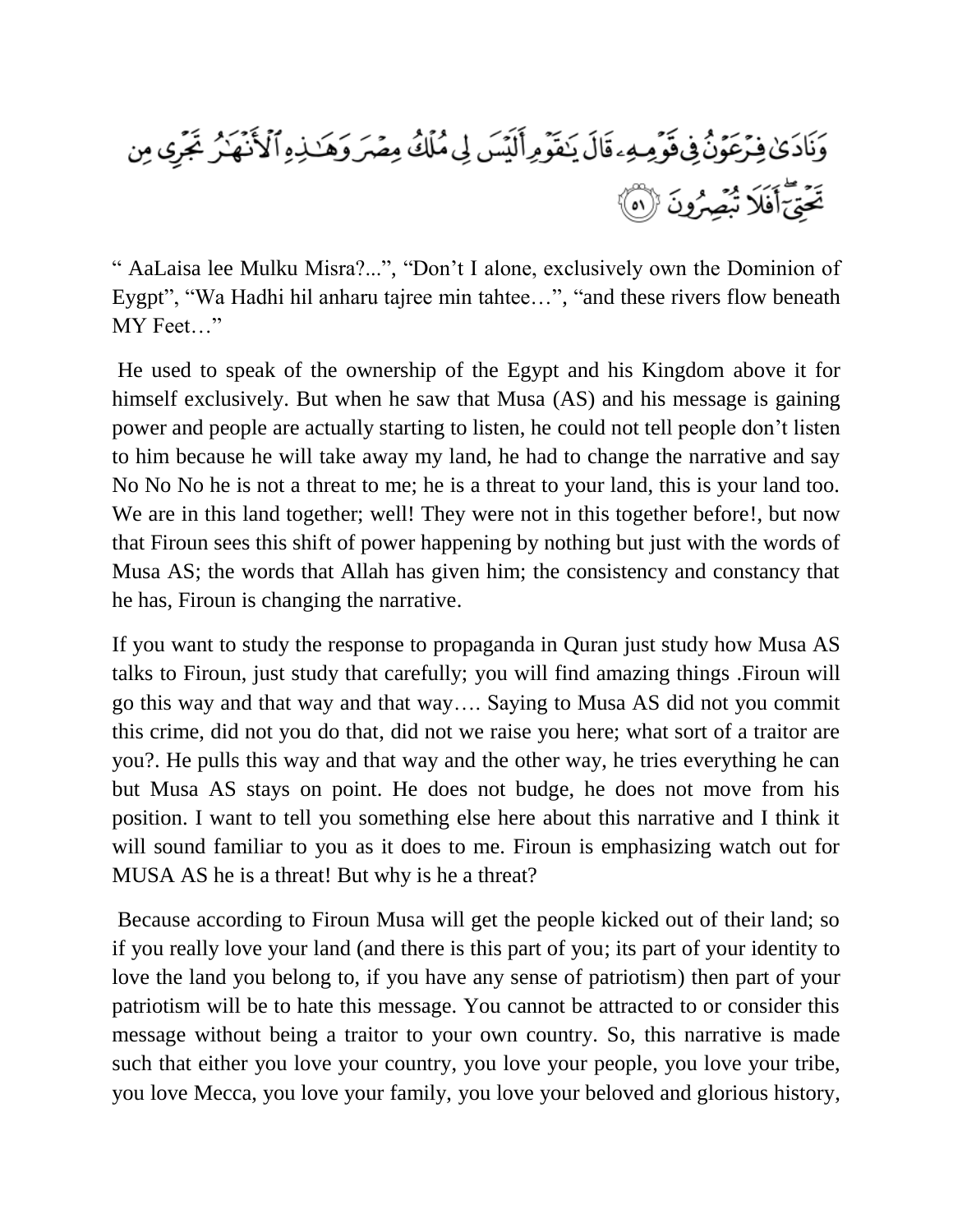your past OR you can love Islam because the two cannot go together in this hijacked narrative. It's one or the other; it's painted that way. I have friends; friends who recently became Muslims, who get told by their family, "how could you be a traitor to America, how could you do that?? What kind of an American are you who became a Muslim, adopted the religion of enemy??

See what an amazing job they have done! You have got to commend them. SubhanAllah! The two things have been made polar opposite and people are really, truly convinced of this narrative and sometimes even we, Muslims, are convinced too. And I actually consider Muslims innocent in this discussion, and I think our ignorance has a lot to do with it too. I know many Muslims when they talk about non-Muslims they say, "I met an American friend today". What does that mean?? What they mean by that is that they "met their Kaafir friends"... Are you kidding Me! Seriously! SubhanAllah! In our minds these two things have become synonymous. We have to first look deep into ourselves and see how big a victim we have become of this propaganda.

The discussion of Firoun and his chiefs, in the last part of this ayah, is what I want to finish this discussion with you. "Wa Yadhhaba BiTareeqatiKum Almuthlaa"…

Amazing! They said, "If you listen to these guys; they will get rid of ...", "Dhahaba" in Arabic means "to go", but when it comes with a proposition of "Baa" it means "to remove" so, what Firoun is saying is that they will remove, they will erase... But what will they remove and erase? - "TareeqatiKum" – "Your Lifestyle". You know Tareeqa in Arabic is "a path", "At-Tareeqah" is a feminine form with a "taa" at the end and this means "a path you live life in", the life style – figurative form. "AtTareeqateKum alMuslaa" – "Your exemplary Lifestyle".

Let me explain word "Musla" to you so you can appreciate what is being said here. The word "Musla" is feminine form of "Amsal"; Amsal is "the best possible example you can give". What Firoun and his associates are saying is our lifestyle is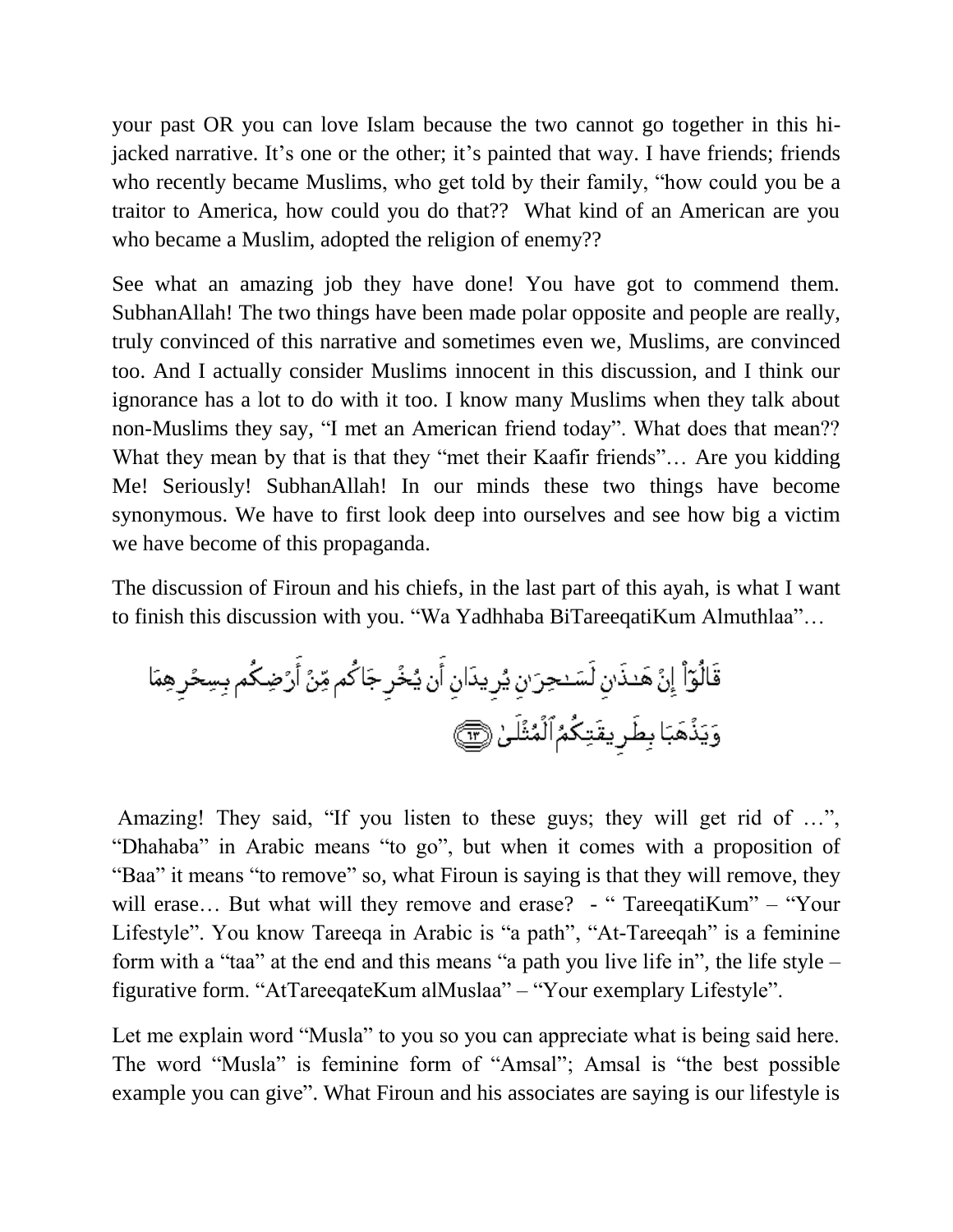so awesome everybody else; when they talk about best kind of life they give our example and these two Prophets(Musa & Haroon AS), these messengers of yours they are going to get rid of your perfect lifestyle that everybody else loves. The whole world wants to be like us and they want to get rid of it. "Wa Yadhhaba betareeqateKum AlMuslaa"…

Does that sound familiar at all?! SubhanAllah! This is nothing new, this is the first point I wanted to make, that this propaganda war is not new and Allah did not leave us without guidance and instructions, without His wisdom in how to deal with this propaganda and how to take the path of Musa AS and as our Messenger SAW himself did, that's the first thing I wanted to share with you. The second thing that I wanted to share with you is what you DO! On the one hand you have a multi-billion dollar propaganda machine which does something in a very synchronized fashion. If you noticed some of the buzz words that are used; they are used across media outlets and across newspapers, John Stuart does a good job of making fun of them right! There is something peculiar about that; all these media outlets apparently independent of each other, are saying the exact same thing. I want to share with you a little bit of next ayah, "FaAjmioo Kaida Kum…" "Unify you Plot"…" Thumma tu Saffa"…" "And know for sure, the only one who will succeed today is the one who is able to show his superiority".

فَ أَجُمِعُواٌ كَيُــدَ كُمُ تُُــمَّ اَنُتُــواٌ صَفَّــاً وَقَــدُ أَفََلَــحَالَيَــوُمَ
$$
مَنِ اَسُتَعُلَىٰ وَهَ
$$

## [Surah Taha – Ayah 64]

In other words, your job is not to prove how great you are, your job is to prove how terrible they are! That is all you have to worry about. You just have to Demonize them; you don't have to show people how good you are…I was just interestingly enough, what an interesting weekend I had, I was in Atlanta and there is an eradicating Islamophobic conference going on there and I was hanging out with Shaykh Zayd today and yesterday and one of the most brilliant things he said; he said, "All this attention on the Muslim boogeyman, who is apparently also your Dentist (LOL) and also the guy who works at the gas station store…whatever!, But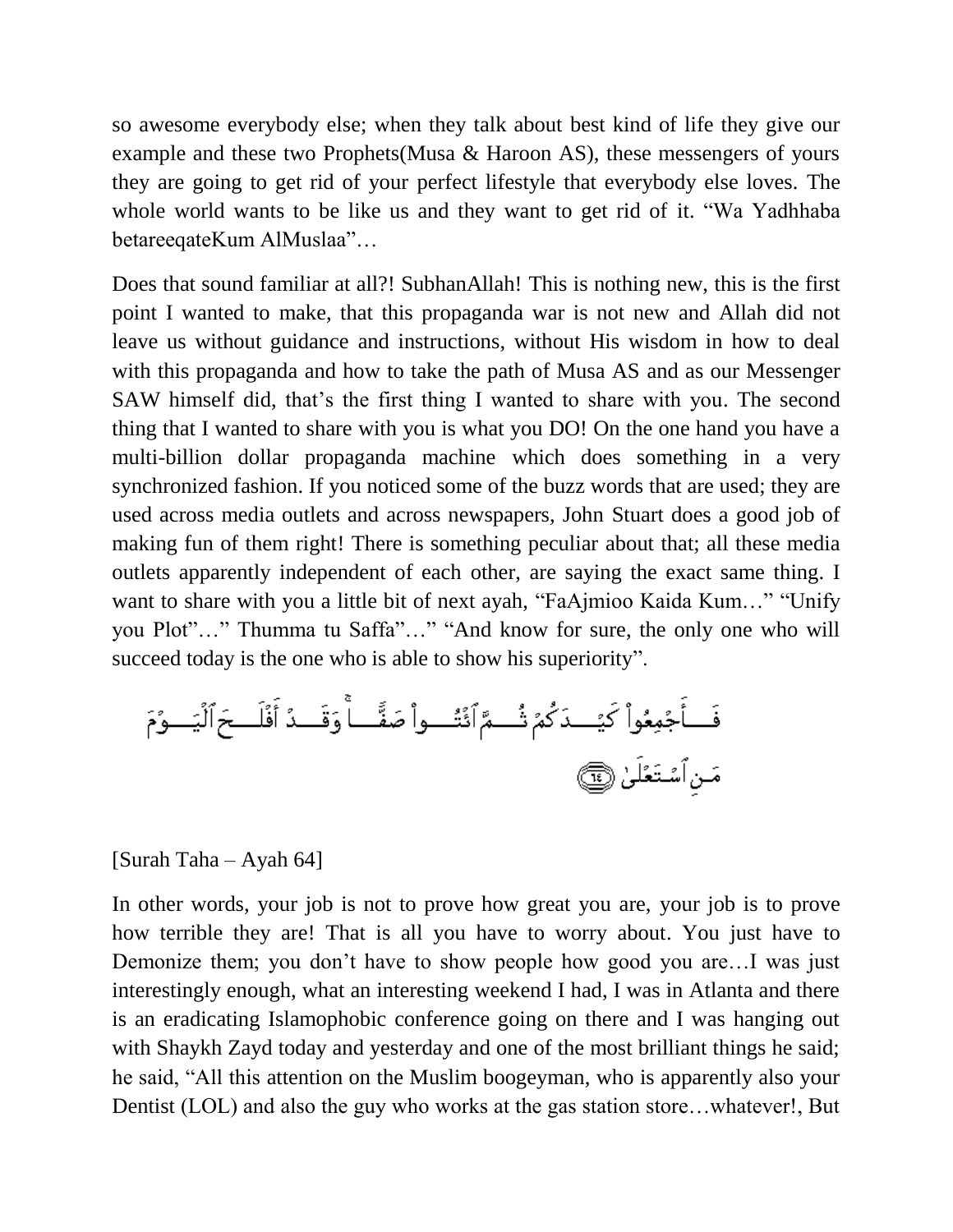this terribly scary entity; why all this attention on him? BECAUSE you have to take the attention away from other things…! Jobs are shipping overseas you know, and there is enough money in Government budget to put scanners that are apparently not even impressive to the Israeli Airports. We have money for that because some special interest groups are making bucks through it, and it's not even hidden news, it's like national news at this point you know that there are private interest groups involved and their hand is deeply tied. Attention has to be taken away from all this and somebody has to be a scapegoat and we are a relatively easy target! We are! But this is the external challenge.

When we critically talk about internal challenge, and the thing I want to talk about the most, especially because you are an MSA crowd, you guys are young, you have your whole lives ahead of you, you also have your understanding of Islam to mature and ferment; you are in a process of developing your understanding yourselves and you are exposed to many different speakers, writers, books, blogs, YouTube videos whatever… You are still developing your thoughts and understanding and in this time it is very important that I mention that you need to become savvy and you need not be naïve, you have need to have an open mind and need to understand when a game is being played because it is!

I see too many youth today that games are being played with and they don't even know it. What I am talking about is the exact propaganda that Islam is being painted with, by certain fringe media outlets, that exact narrative is being duplicated by certain Muslims that are calling for their definition of Jihad Fisabillillah and writing blogs and articles and papers and there are aayat and ahadith, quoted one after the other; a string of aayat & ahadith and at the end of which a call is being made to impressionable stupid teenage Muslim kids and many of you are victim to it. And if you are not going to do anything about it by actions; in your thoughts you are already sold.

Watch out for this new propaganda! Because what this is; I will break it down as basically as I can for you, you know, in genuine studies whether it is Islamic studies or any other studies, in genuine studies you never make your conclusion first. What do you do in genuine studies first? You do research, you study, you study the evidences, and you embark upon a quest of finding all the facts you can and eventually you make your conclusion. Your conclusion never comes first. Is it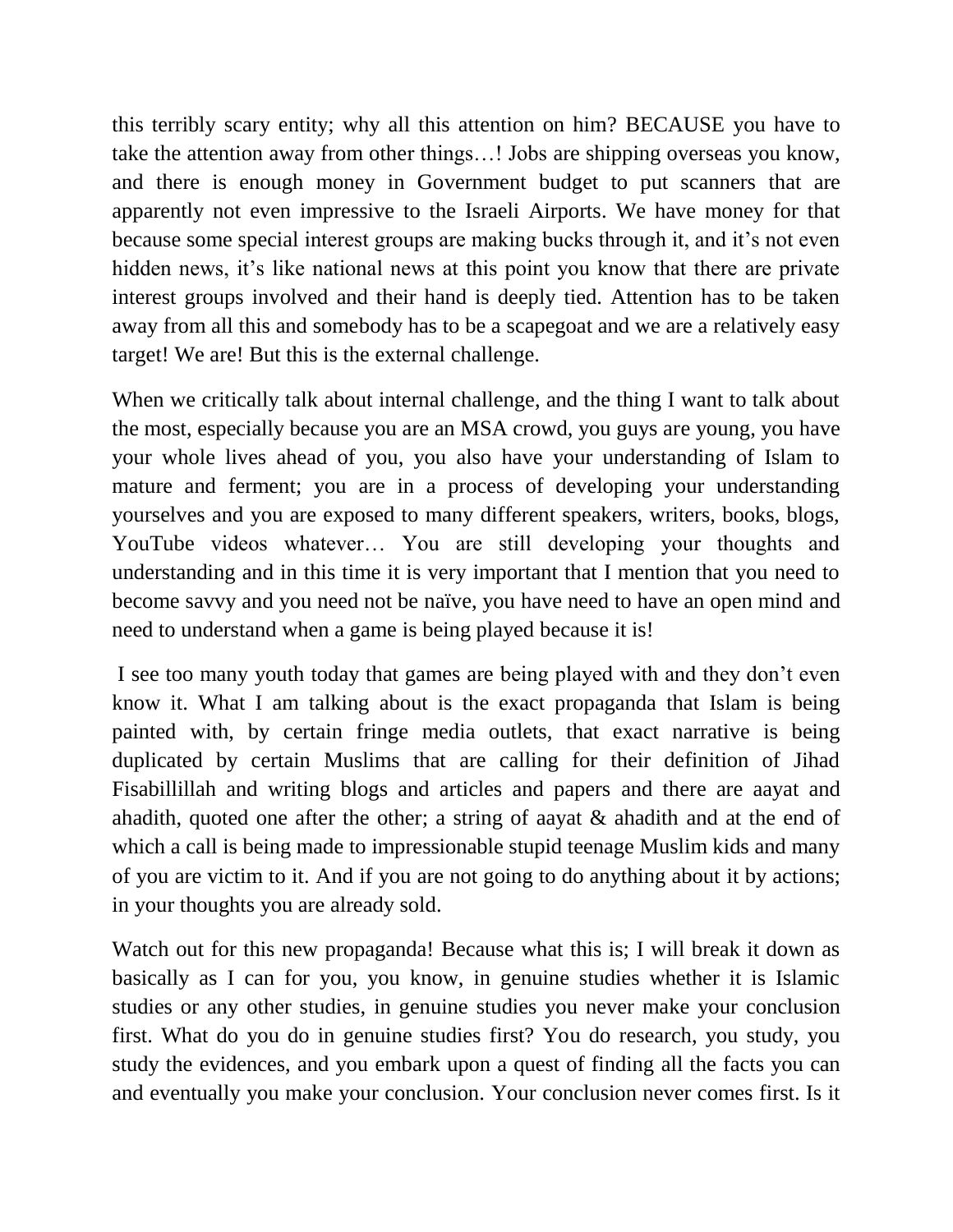possible, however, let's just talk about the Quran, is it possible that I make a conclusion; I want to justify the killing of innocents, already have that conclusion, is it possible I can take a string of Aayat and Ahadith and put them all together and make it sound like by the time you are done reading all of that my conclusion would make perfect sense. Is that possible? It IS! And it's happening. This is a disingenuous approach to Islamic studies but someone who does not know any Arabic, has never sat with an Aa'lim, doesnot know first thing about Usul al Fiqh or the derivation of principles, does not understand the intricacy involved in driving shariah principles, knows none of those things, just knows that this man quoted a lot of Aayat and Ahadith …Daleel? Man! He quoted a lot of Aayat and concluded, so, this is what we got to do. So, obviously he knows what he is talking about.

If that's the simplistic view of Islam you take then you are heading down a dangerous path and so the bit of advice, I know this is a long discussion, but the bit of advice I have for all of you is that you have to make a distinction between those who are seeking knowledge still and those who are more knowledgeable than you, relatively speaking, and those who are scholars. I am not a scholar, I really am not! I get deeply offended when people call me Shaykh. No man, Stop it! But it has become a relative term; everybody is a Shaykh now, right! But understand that there are people that are relatively knowledgeable, who know a little more than you do, and actual scholars, actual research scholars you know and we have to show respect to that.

Now a days the standards of Islamic studies have dropped so much that we are going to call pretty much everybody a scholar, pretty much! And even institutions, I am going to say something very bold but I just have to say what I believe I am convinced of, academic standards of many Islamic institutions in the Muslim world that are supposedly producing scholars has dropped dramatically! They have dropped dramatically. I have met Ulema e.g. from Egypt or from India that are like they are in their 80's and 90's and when you ask them about what they think about the Madrassahs they graduated from, "what do you think about it now a days", they say, "What we did in like before we got to the Madrassah is what students graduate with now". The standards have dropped. I met an Aa'lim from India, in Ohio, I did not know he was an Aa'lim and after the seminar we started talking and he starts quoting Zamakhshari – the linguistic tafsir of Quran, from memory. I was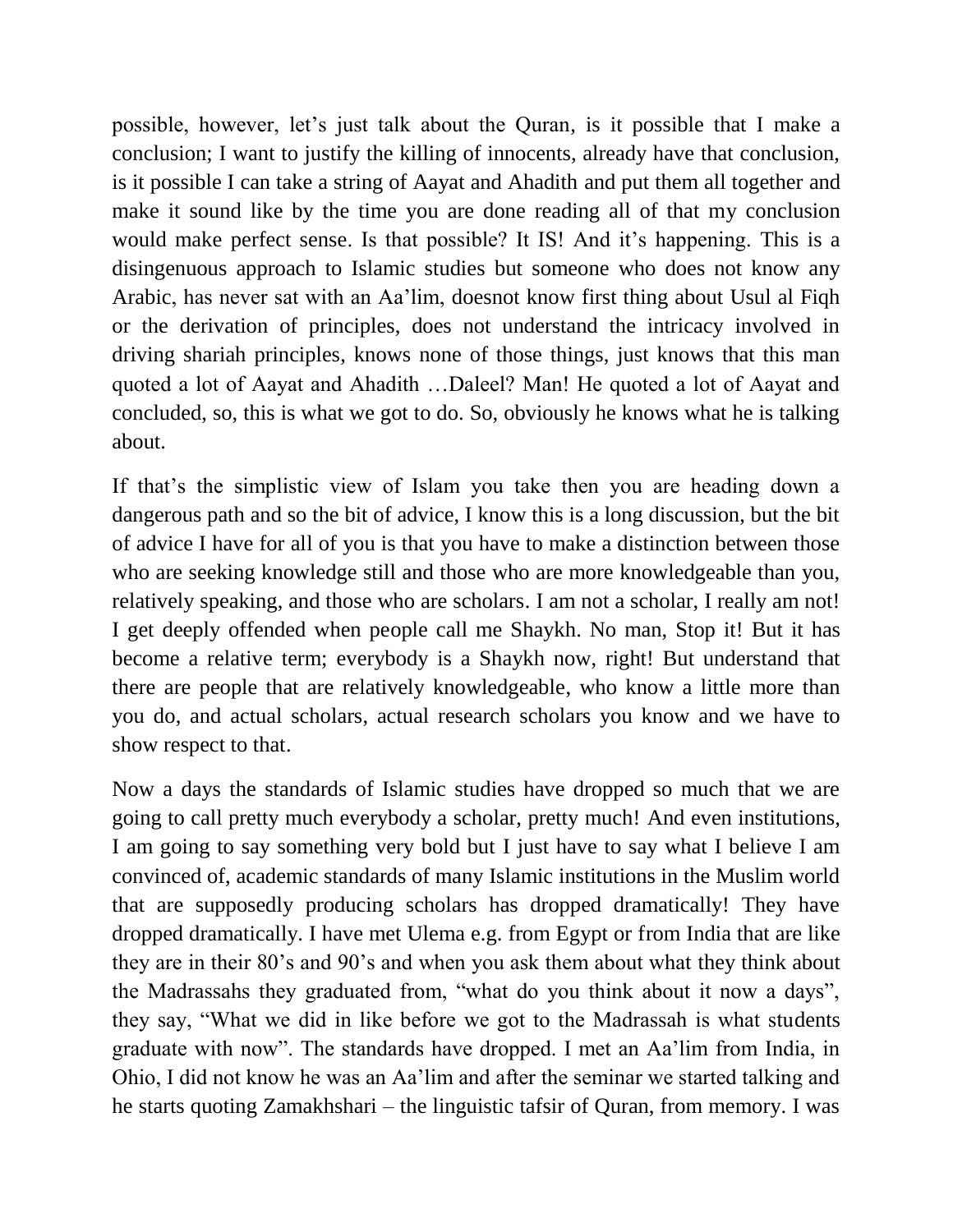like, Where did you go to School? That's Incredible! He knows like thousands of lines of Jahilliyah poetry by heart. He was an Indian Scholar, right! But he is just chilling with his grandson, not an Imam or something… you can call him Uncle (LOL) and he says what we did in first year is what students do in their  $9<sup>th</sup>$  year, they do in the  $9<sup>th</sup>$  year; the standards have dropped.

What is considered a Scholar in many institutions has dropped and in some institutions it is scary, Wallahi! It is scary. I have met people from institutions that graduated, that are calling themselves Imams and Shaykhs and Scholars and they are saying all kind of ridiculous things but when you sit them down with an aayah of the Quran and say, "Can you please explain the grammar of this aayah to me? How do you get the translation of this aayah?", Aaaaa…. Nothing! When we become shallow in our study of our own Deen and those who are supposedly our Leaders, their studies themselves are shallow, nothing more than empty rhetoric than we are all in deep trouble. All of you need to be pursuing knowledge of Islam but know what the limits of that knowledge are! Know that you don't know everything, know that " Fauqa Kulle Ze Ilmin Adheem", Know that, "there is someone who has more knowledge, above…" on the way here, I was asked by somebody, "Can we combine Maghrib and Isha?", I said, "I don't know!". I am not going to answer a fiqh question, I am not a Faqeeh, I know my limits. Young people have to know their limits. When you are young; you think you know everything… I was there too… I have been there, believe me! Thank God those videos are not on YouTube (LOL).

So, that's a really strong bit of advice I have for you, that our narrative is right now being hijacked by trolls underneath YouTube videos and blogger comments on blogs and things and there are handful of crazies that are bullying all the rest of us into being quite because they paint us as sells outs or this or that or the other but understand that if we are true to our Deen and explain, understand and teach this book the way it is supposed to be taught, there is nothing to be ashamed of, there is no controversy, there is nothing we need to hide. So, here is my last advice to you, as negative as the environment is, what messenger ASWS went through, you have to believe, was much worse. As tough as times are, what he had to go through was worse.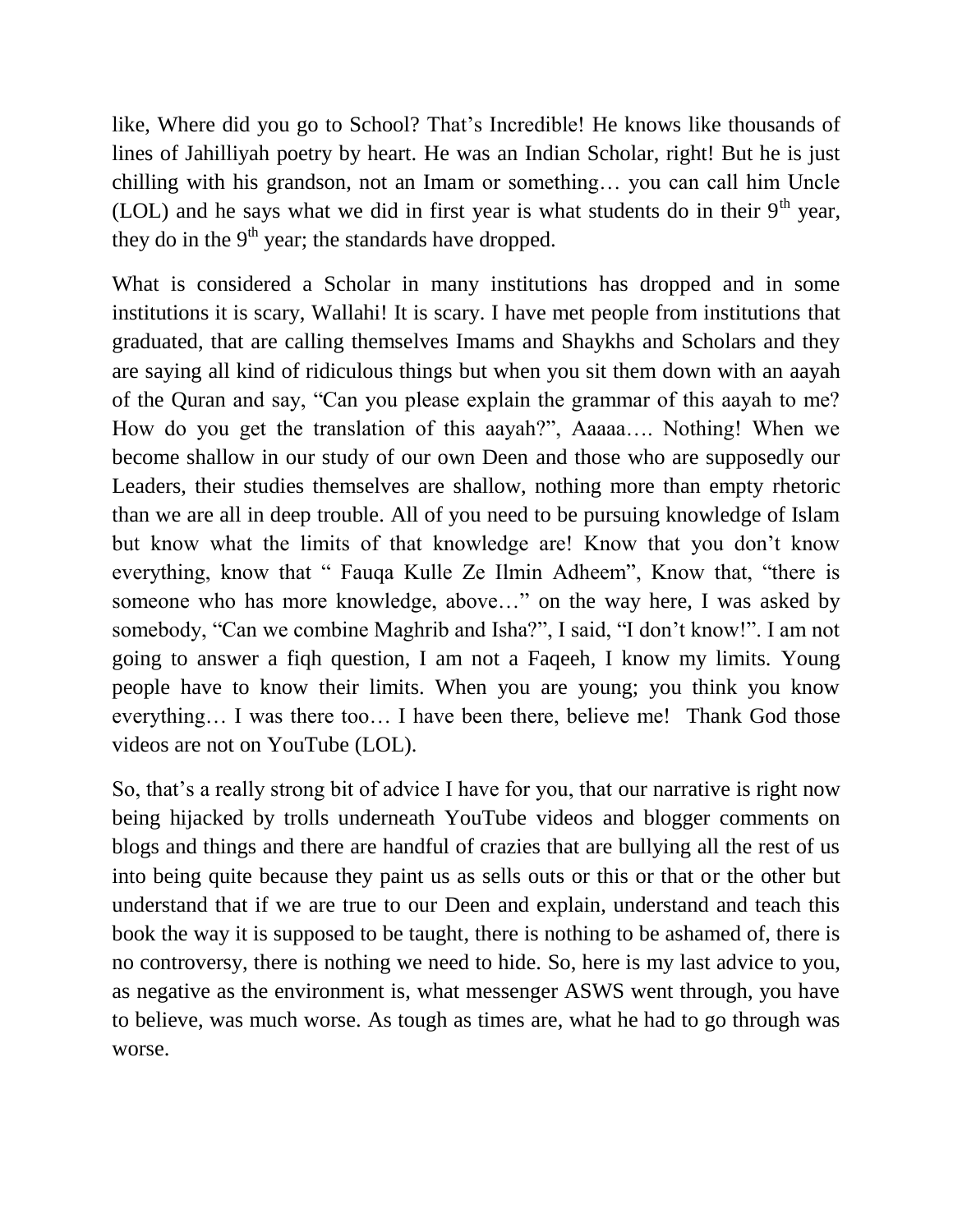And Allah in this aayah that I am sharing with you Allah talks about the people of the book not accepting, he talks about Mushrikun, "Kabura Aa'lal Mushrikeen ma Tadhouhum Ilayh"… (Surah Shura, Ayah 13).It's really big on the people of shirk, they cannot accept what you are calling to, it's very hard on them. You know if somebody else says it's hard on them, they are not going to accept, I'll say I'd still try. Allah himself is saying that it's hard on them; they are not going to accept! Moving on, "Allah hu Yajtabee…" Allah calls to Him whoever He wants, you can try but in the end who is going to bring them to Allah? He Himself! He will guide whoever he wants. "Wa Yahdee Ilayhe Mun Yuneeb"…So, these are the challenges listed, but those are the external challenges, the people of the book, the Mushrikun, those are external challenges in the life of Prophet ASWS.

This aayah…

وَمَا نَفَرَّقُواْ إِلَّامِنْ بَعَْدِ مَاجَآءَهُمُ ٱلۡعِلۡمُ بَغَيَابِيَّنَهُمۡ وَلَوۡلَا كَلِمَةٌ سَبَقَتۡ مِن رَّبِّكَ إِلَىٓ أَجَلٍ مُّسَمًّى لِّقَضِىَ بَيْنَهُمۡۚ وَإِنَّ ٱلَّذِينَ أُورِثُواْ ٱلۡكِنَٰبَ مِنۡ بَعۡدِهِمۡ لَفِي شَكِّ مِّنۡـٰهُ مُرِسٍ ۚ لَٰٓا ﴾

[Surah Ash-Shua'raa – Ayah 14]

"Wa Ma taffarraqu Illah Min Ba'de Ma Jaa.." They did not fall into disagreement until after knowledge came, out of arrogance among themselves. People of knowledge would have fights within. Is this an external problem or an internal problem? This is an internal problem! People of knowledge fighting each other! We see that in Ummah today or no?? We see that problem too! And after listing all of these problems Allah tells His messenger ASWS, as a result of all of this, and therefore, we say therefore at the end of our speeches, that's the Arabic word "FA", so therefore, in conclusion…"Falidhalika…" "So, in response to that, "Wastaqim"…in response to all of that you keep on inviting and you stay firm like you have been told. "Wastaqim Kamaa Umirta…" You remain firm whereyu are told, "Walaa Tattabay Ahwa a hum"… and do not follow into their main desires. You have heard this kind of expression in Quran before, "don't follow their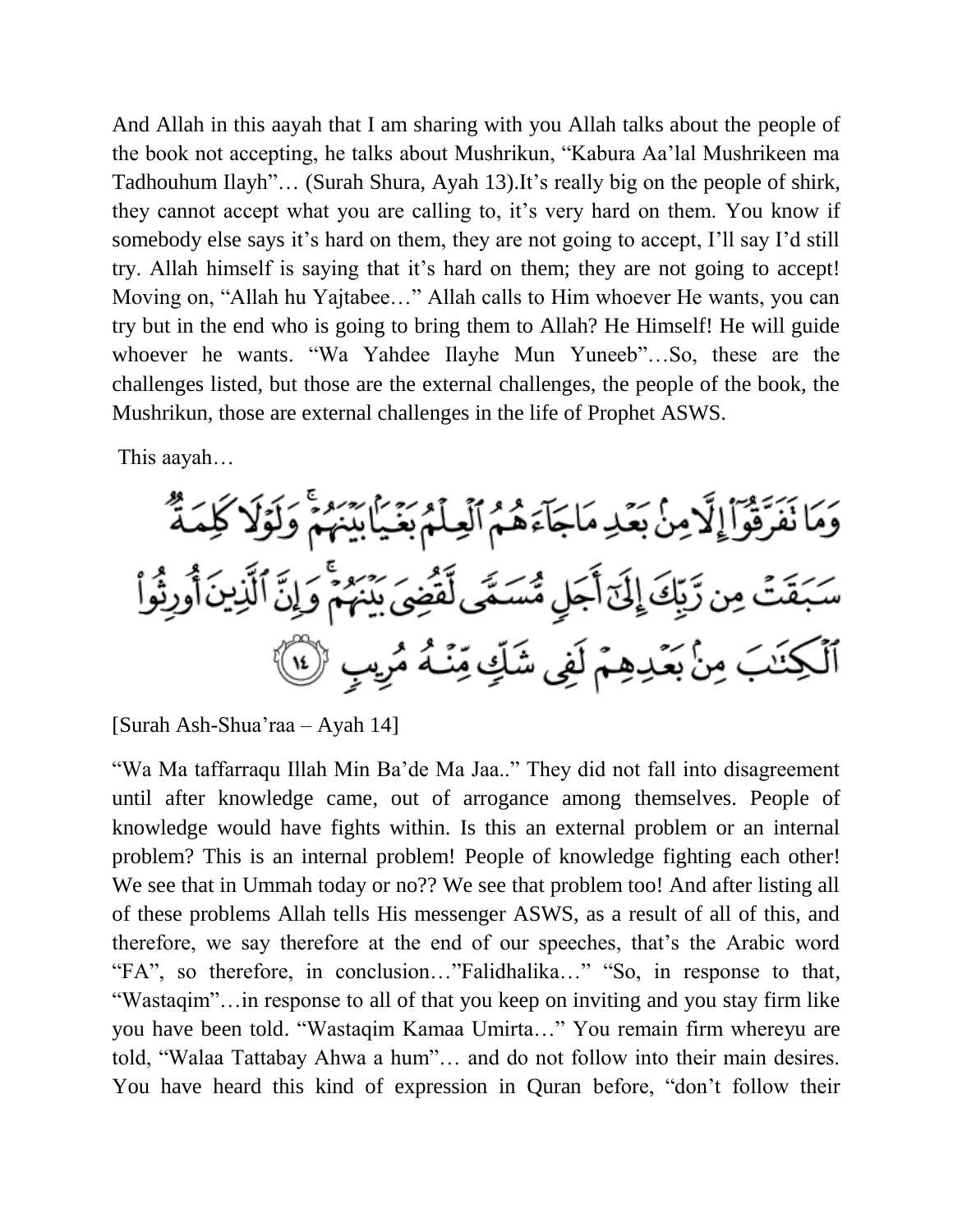desires", Right! I need you to understand what it means here… It means don't get weak in you call, it means don't get loose in your commitment because if you do, THAT is their desire! You stop making your Dawah, you stop standing up for what is truth in your speech and in your character that is exactly what the desire of theirs is.

فَلِذَٰ لِكَ فَأَدٌ خُّ وَٱسْتَقِمٌ كَمَآ أُمِرُتَۖ وَلَا تَتَّبِعُ أَهُوَآءَهُمَّ وَقُلْءَامَنتُ بِمَآ أَنزَ لَ ٱللَّهُ مِن كِتَنبٌّ وَأُمِرَّتُ لِأَعُدِلَ بَيَّنَكُمٌّ ٱللَّهُ رَبُّنَا وَرَبُّكُمٌّ لَنَآ أَعْمَنلُنَا وَلَكُمُ أَعُمَـْلُكُمٌّ لَا حُجَّةَ بَيُنَنَا وَبَيَّنَكُمٌّ ٱللَّهُ يَجْمَعُ بَيَّنَنَّا وَإِلَيْهِ ٱلْمَصِيرُ ☎

[Surah Shua'ra – Ayah 15]

"Wa Qul Aamuntu Bimaa Anzallallahu Min Kitab…" and say openly, "I have come to believe in what Allah has sent down from a book…", "Umirtu Li Aa'dila BainaKum…", and "I have been commanded to do justice between you…" What I am calling for is justice and nothing else. "Lanaa Aa'maluna WalaKum Aa'maluKum…", We have our deeds and they speak for themselves and you have yours and they speak for theirselves.

This "Lanaa Aa'maluna WalaKum Aa'maluKum", you have to understand this, people don't understand this, "LaKum DeenuKUm Waliya Deen", in surah Al-Kafirun. You know what Deen means? What does Deen mean?? Does anyone know? Deen means what you get! In classical Arabic, Deen means what you get. You are going to get what you have coming to you and I am going to get what I have coming to me. That's part of the meaning of the "LaKum DeenuKUm Waliya Deen", what you are upto – Kufr (that's what Surah Al-Kafirun is all about Right!) you are going to get something because of that and I am refusing to worship that Kufr so I am going to get something because of what I am doing too because that's part of "LaKum DeenuKUm Waliya Deen". Here Allah says, "Lanaa Aa'maluna WalaKum Aa'maluKum, La Hujjata BainaNa Wa BainaKum", there is no need to make a case for you against me or me against you. You know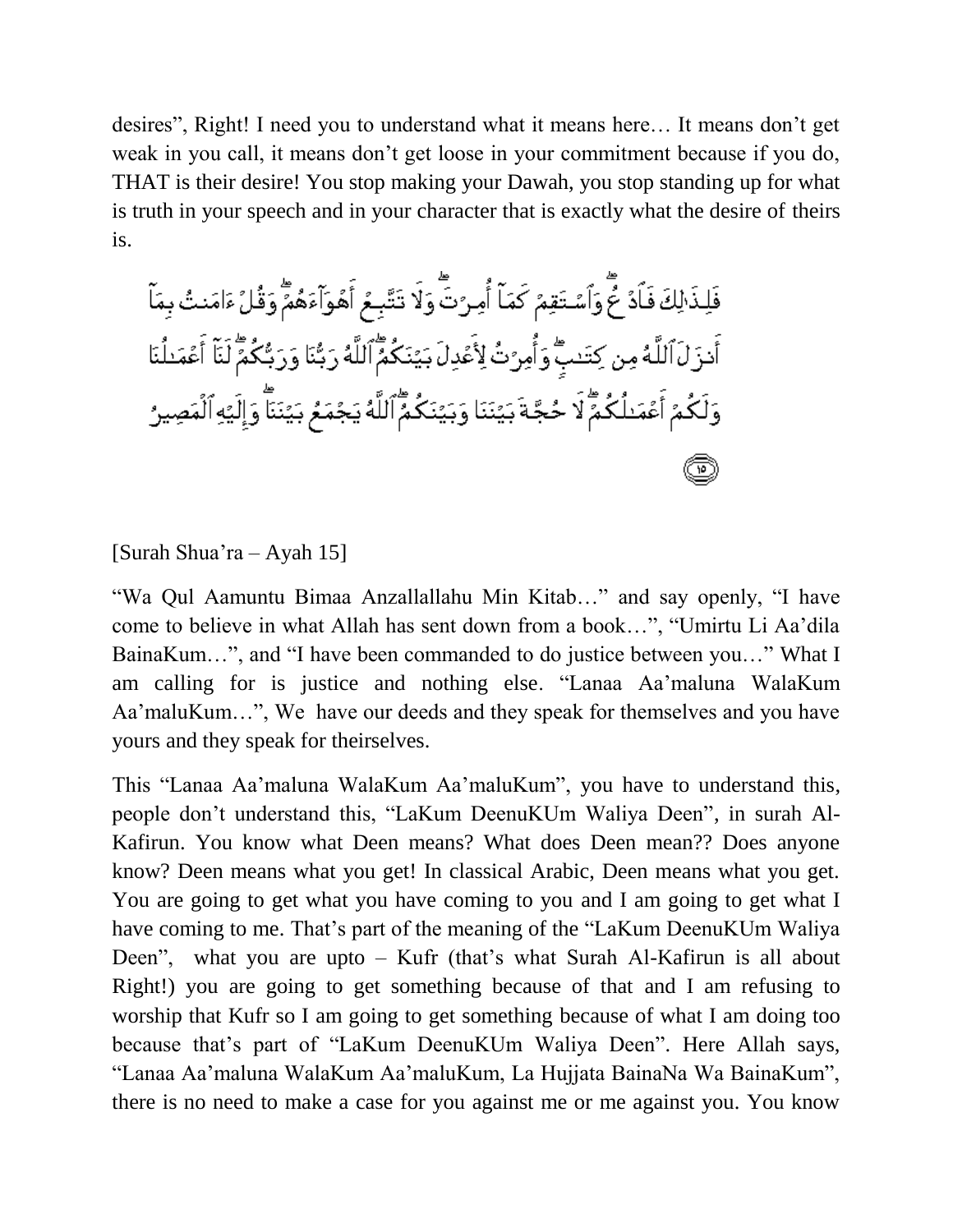what, Let's just do what we are doing. "La Hujjata BainaNa Wa BainaKum"… and the purpose of that is DO NOT GET TANGLED INTO UNNECESSARRY DEBATES.

WallahHe! They come, you know there are certain elements, by the way I have to be very honest, there's a great majority of people in this country that are genuinely not aware of what Islam is and there is a huge amount of population that is genuinely curious about what Islam is too. Good People, they are curious about what Islam is but we have not gone to public library and done a seminar on Quran. How about, "Before you decide to burn it, WHY don't you learn it" Right?! We have not done that, we did not do our job. We have to be honest about this… you know there are some people who hate us and that's fine. They are going to hate us no matter what we do. The messenger ASWS was the nicest guy, you have got no reason to hate him (SAW), it's not like we are nice so they are just going to like us; that's not going to happen. There are some people who are going to hate us no matter what but there is a significant population in this country that are genuinely good and we have not done our job of reaching out to them.

"La Hujjata BainaNa Wa BainaKum, Allah hu Yajmau Bai-nanaa Wa BainaKum…"Allah will cause union between us. It's almost a dua in this aayah, though it's a proclamation too; Allah will call union on judgment day, when all people will be gathered, it also means hopefully those of you that are good may there be union between us and "Wa Ilayhi AlMaseer", and to Him we have to return anyway and only to Him! It's an open call, it's an open call! I tell you, the Muslim youth in this country, Insha'Allah, you guys are pioneers. You don't know the kind of responsibility that's on your shoulders. One of the major MAJOR causes of our decline intellectually, spiritually and a major cause of us not being aware of our narrative, the root cause I'd say is the distance from Allah's book. We don't know what this book has to say, we are not educated in it. When people quote the aayat, we don't the aayah that comes before it, we don't know the Surah it comes from, we don't know what the actual context was, we don't know how WE understand it before we can say NO No No, they are misquoting, we don't know it ourselves. We have to have a Quran Education campaign for ourselves first and that would give birth to the Quran education for masses of people; it'd do that, you know.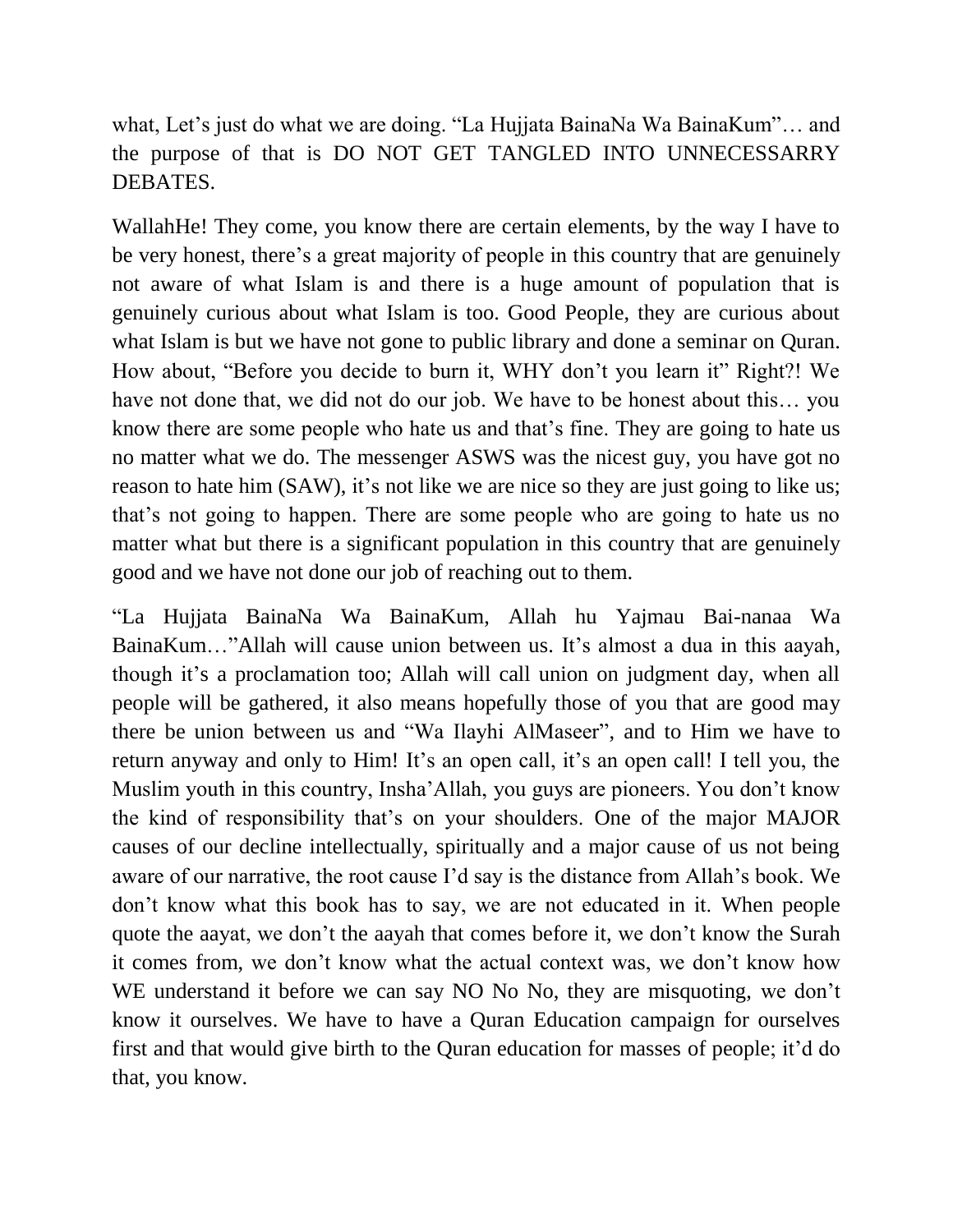So instead of the entire narrative around this book being, "This is the book yhat make people kill each other and it's craziness..."; all of that great stuff you know, instead of that we can call people to you know what this is one marvel of Literature, this is a beautiful book you know! Here is a seminar about how beautiful the Fatiha is, open to the public. Quran education, take it very seriously, become more aware what this book has to say. You have to do that, you have a role to play. Your awareness of this book, it will, WallahHe!, Open your eyes because it's not like any other religion. Any other religion you could say, "Oh! You are so lost in religion you don't know anything that is going on in the world around you". Not Quran! If you study Quran, if you study Quran it makes you see the world for what it really is. It does not close your eyes! It opens them!

قُلُ هَٰذِهِۦسَبِيلِيٓ أَدۡعُوٓا۟إِلَى ٱللَّهِۚعَلَىٰ بِصِيرَةٍ أَنَا۠وَمَنِ ٱتَّبَعَنِّيٓ وَ ٱللَّهِ وَمَآأَنَا۠مِنَٱلۡمُشۡرِكِينَ ۞

## [Surah Yusuf: Ayah 108]

"Adhu Illallahi Aa'la Baseerah…", the messenger ASWS was told to say, " This is my path, I call to Allah with my eyes open (with full knowledge, with full understanding)…". We have to be people who understand the times we live in, understand the book of Allah the best we possibly can, and you have to start now. All of you insha'Allah!; as this massive responsibility rests on your shoulders.

May Allah give us the ability to carry this message as it should be carried in our speech, in our character and in our actions. May Allah make us of those that if don't open our mouth, just because of how we kept ourselves, how we behaved in this conference and how we took care of the trash and how we left in an orderly fashion when it was done and how we treated nom-Muslims and did not give them the dirty looks and how we, when security personnel passed us by in the campus, stopped and said thank you for what you are doing; just because of that they'll know that there is something about Muslims. Because we carry ourselves differently; the way we act, the way we behave should be different and just because you are angry at what's happening in the world, don't show that anger to your neighbor. They are not policy maker, that's just a guy man! Just a dude who